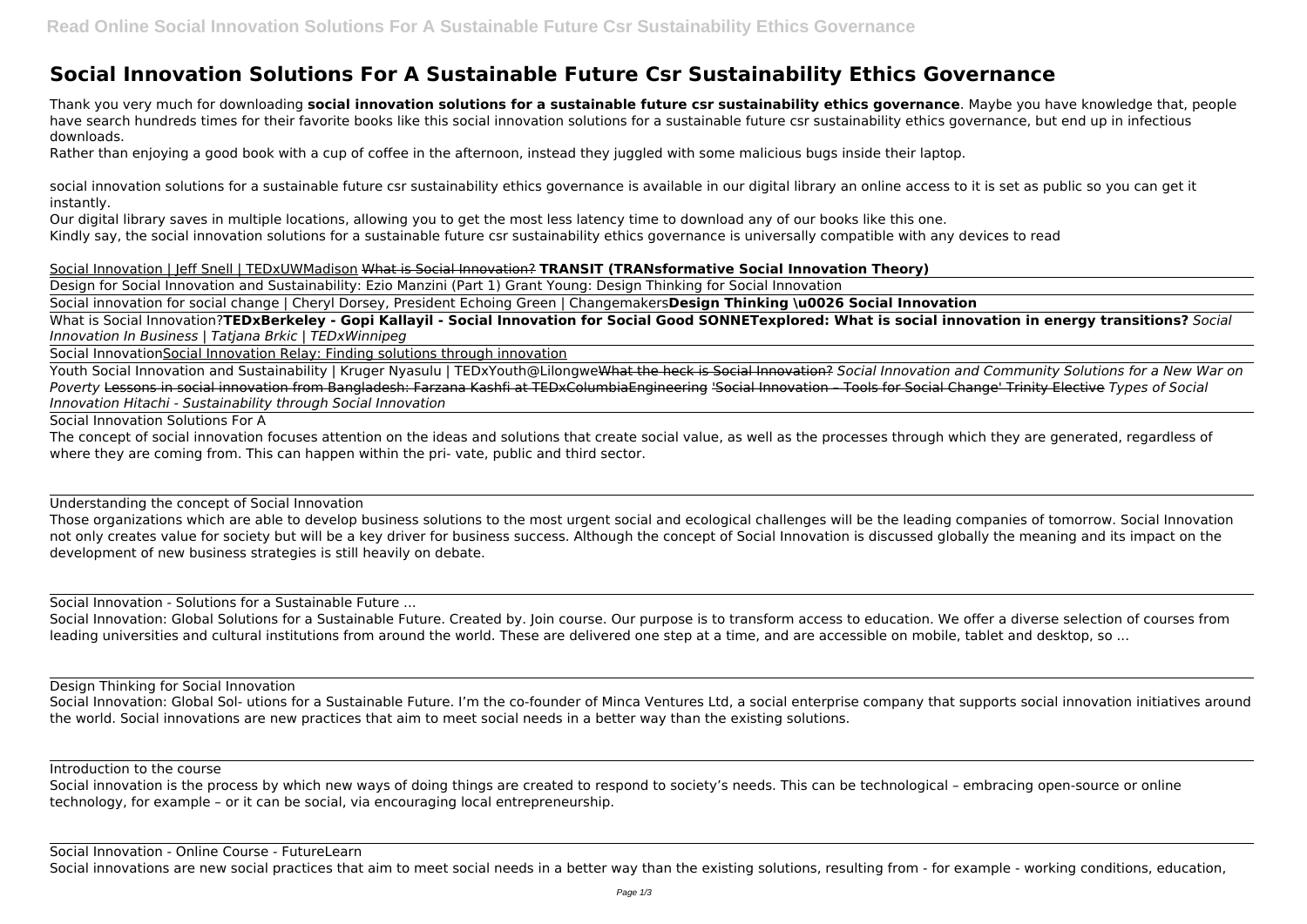community development or health.These ideas are created with the goal of extending and strengthening civil society.Social innovation includes the social processes of innovation, such as open source methods and ...

#### Social innovation - Wikipedia

This solution was first developed within a makerspace, making the 1-2.000 units within a makerspace, and then, evolving into different production centers that were able to make them at scale. The quickness of this response and the ability of makerspaces to actualize Social Innovation puts these platforms in the perfect place to create and make real change happen.

#### **Makerspaces**

Social Innovation Solutions. 4 hrs ·. Join the 1st edition of the Future Youth Summit! A program starting on October 31st with an online gathering of over 100 young leaders from Romania, Belarus, Bulgaria, Georgia, Greece, Hungary, Republic of Moldova, Serbia, Turkey and Ukraine, followed by 6 months of continuous support and inspiration to create Solutions for the New World.

As part of Hitachi's Global Social Innovation Business initiative, we in Hitachi Metals (India) believe in the concept of multilateral collaboration between multiple organizations, minds and insights; effecting materials and engineering driven transformation in business efficiencies, governance and consumers' lives which is truly demonstrated in our Energy Efficient Amorphous Metal for ...

#### Social Innovation Solutions - Home | Facebook

Hitachi through its Social Innovation Business is actively helping India to embrace this new era of growth, which is on the path of becoming a center for providing advanced manufacturing solutions. Progressive government policies, a thrust on technological and infrastructural development and inclusivity is creating the right ecosystem for the country to emerge as a preferred production hub.

#### Manufacturing Solution in India : Social Innovation : Hitachi

Power Distribution Transformation - social-innovation.hitachi Recognising mobility as one of the key pillars to build a citizen centred Society 5.0 and the crucial role of Railways in achieving this vision, Hitachi through its Social Innovation Business has been leveraging its advanced OT (Operational Technology) X IT solutions to equip the service providers with new-age rolling stock, high-response braking and telecommunication systems, control stations, power solutions for long distance, suburban and intra-city rail networks.

# Delivering solutions for a new era of ... - Social Innovation

Those organizations which are able to develop business solutions to the most urgent social and ecological challenges will be the leading companies of tomorrow. Social Innovation not only creates value for society but will be a key driver for business success. Although the concept of Social Innovation is discussed globally the meaning and its impact on the development of new business strategies is still heavily on debate.

### Social Innovation | SpringerLink

This leads us to our complete definition of social innovation: A novel solution to a social problem that is more effective, efficient, sustainable, or just than existing solutions and for which the value created accrues primarily to society as a whole rather than private individuals. A social innovation can be a product, production process, or technology (much like innovation in general), but it can also be a principle, an idea, a piece of legislation, a social movement, an intervention, or ...

Rediscovering Social Innovation (SSIR)

Stanford GSB was the first North American business school to establish a center dedicated to engaging students in the pursuit of social and environmental change and made many contributions to the understanding of the evolving field of social innovation. Social innovation is the process of developing and deploying effective solutions to challenging and often systemic social and environmental issues in support of social progress.